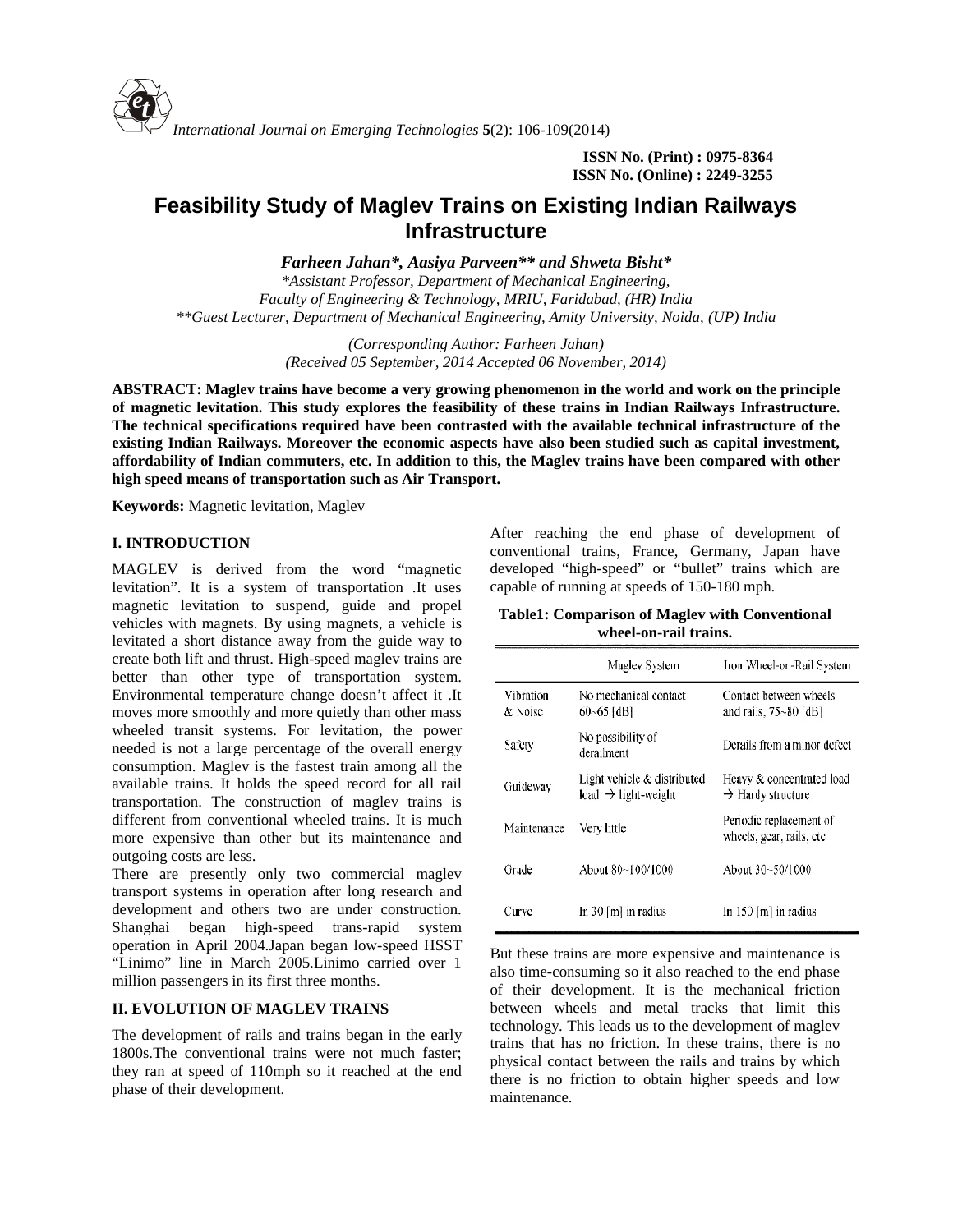#### **III. TECHNOLOGY OF MAGLEV TRAINS TRAINS**

There are two different concepts of maglev technology: 1. The Electro-magnetic suspension (EMS) uses There are two different concepts of maglev technology:<br>
1. The Electro-magnetic suspension (EMS) uses field<br>
electromagnets on the train body which are attracted to the iron rails. The vehicle magnet wrap around the iron guide ways and the upward attractive force lifts the **Electrodynamic** train.

2. The Electro-dynamic suspension (EDS) uses superconducting electromagnets or strong permanent magnets that induce currents in the conductive guide ways that levitates the trains by the repulsive forces.

In current electromagnetic suspension systems (EMS), the train levitates above a steel rail while electromagnets, attached to the train, are oriented toward the rail from below. The system is typically **Electromagnets on** arranged on a series of C-shaped arms, with the upper the guideway levitate of the arm attached to the vehicle, and the lower inside edge containing the magnets. The rail is situated between the upper and lower edges. on rails. The vehicle magnet wrap around the iron<br>ways and the upward attractive force lifts the<br>he Electro-dynamic suspension (EDS) uses<br>conducting electromagnets or strong permanent<br>ets that induce currents in the conduc

Magnetic attraction varies inversely with the cube of distance, so minor changes in distance between the magnets and the rail produce greatly varying forces. These changes in force are dynamically unstable – if there is a slight divergence from the optimum position, the tendency will be to exacerbate this, and complex systems of feedback control are required to maintain a train at a constant distance from the track, (approximately 15 millimeters (0.59 in).

The major advantage to suspended maglev systems is that they work at all speeds, unlike electro dynamic systems which only work at a minimum speed of about 30 km/h (19 mph). This eliminates the need for a separate low-speed suspension system, and can simplify the track layout as a result. On the downside, the dynamic instability of the system puts high demands on tolerance control of the track, which can offset, or  $C_0$ eliminate this advantage. In electro-dynamic suspension (EDS), both the guide way and the train exert a magnetic field, and the train is levitated by the repulsive and attractive force between these magnetic fields. In <sup>limit</sup> some configurations, the train can be levitated only by repulsive force. In the early stages of JR-Maglev development in Miyazaki test track, a purely repulsive system was used instead of the later repulsive and attractive EDS system. There is a misconception that the EDS system is purely a repulsive one, but that is not true. The magnetic field in the train is produced by either superconducting magnets (as in JR–Maglev) or by an array of permanent magnets (as in Induce track).The repulsive and attractive force in the track is created by an induced magnetic field in wires or other conducting strips in the track. endency will be to exacerbate this, and complex<br>ms of feedback control are required to maintain a<br>this at a constant distance from the track,<br>oximately 15 millimeters (0.59 in).<br>major advantage to suspended maglev systems (EDS), both the guide way and the train exert a<br>magnetic field, and the train is levitated by the repulsive<br>and attractive force between these magnetic fields. In<br>some configurations, the train can be levitated only by<br>rep development in Miyazaki test track, a purely repulsive<br>system was used instead of the later repulsive and<br>attractive EDS system. There is a misconception that<br>the EDS system is purely a repulsive one, but that is not<br>true.

A major advantage of the EDS maglev systems is that they are naturally stable – minor narrowing in distance between the track and the and the train exert a magnetic field, and the train is levitated by the repulsive and attractive force between these magnetic fields.



#### **IV. INFRASTRUCTURE OF INDIAN RAILWAYS**

India has one of the largest train networks in the world. But Indian railways don't have any train running on the speed more than 160 kmph. High speed corridors have been proposed but still not Implemented. Highest speed train in India is Bhopal Shatabdi runson 150kmph. In this technical era, when lots of technologies are available for the increment in the speed and safety, we should improve our railways system. All the equipment used in communication and signal ingare outdated.

In India, thousands of people travel daily in metro<br>cities like Delhi to Mumbai, Delhi to Kolkata, Delhi to cities like Delhi to Mumbai, Delhi to Kolkata, Delhi to Bangalore etc. keeping in mind the need of passengers, increasing air traffic and fuel price hiking , we should focus on any alternative which can improve and help us travelling between the cities in minimum time, more convenient and safer way. Rail transport creates least problems to the environment as compared to other transport system. Maglev doesn't use any fossil fuel, it transport system. Maglev doesn't use any fossil fuel, it<br>uses magnets to run. As fossil fuels are available in limited amount, so the unavailability of fuel will not harm maglev transport system. Rail transport is energy efficient and prevailing average speeds it consumes about 1/6th of the energy required for transport for carrying one ton of freight traffic over a distance of one kilometer and  $1/30^{\text{th}}$ energy as compared to air limited amount, so the unavailability of fuel will not<br>harm maglev transport system. Rail transport is energy<br>efficient and prevailing average speeds it consumes<br>about 1/6th of the energy required for transport for<br>carryin  $1/50<sup>th</sup>$  to  $1/15<sup>th</sup>$  of energy per upon the size of car. It takes  $1/50^{\text{th}}$  to  $1/15^{\text{th}}$  of energy per upon the size of car. It takes  $4/4$ th of the energy consumed by a bus and  $1/7^{\text{th}}$  to  $1/18<sup>th</sup>$ by an aircraft depending upon its size. The requirement of land is also much less as compared to road transport for carrying the same amount of traffic. LOO OF MAGERIFY THAT IN the three schools are the set and the time in the time of the set and the time scheme of the time of the set and the time of the set and the set and the set and the set and the set and the set and lore etc. keeping in mind the need of passengers,<br>sing air traffic and fuel price hiking, we should<br>on any alternative which can improve and help us<br>ling between the cities in minimum time, more<br>nient and safer way. Rail t attracted to the attack and all the sealing and the protocol content of the sealing and the iron attractive force between these magnetic fields.<br>
TDS) uses<br>
and the iron attractive force between these magnetic fields.<br>
TDS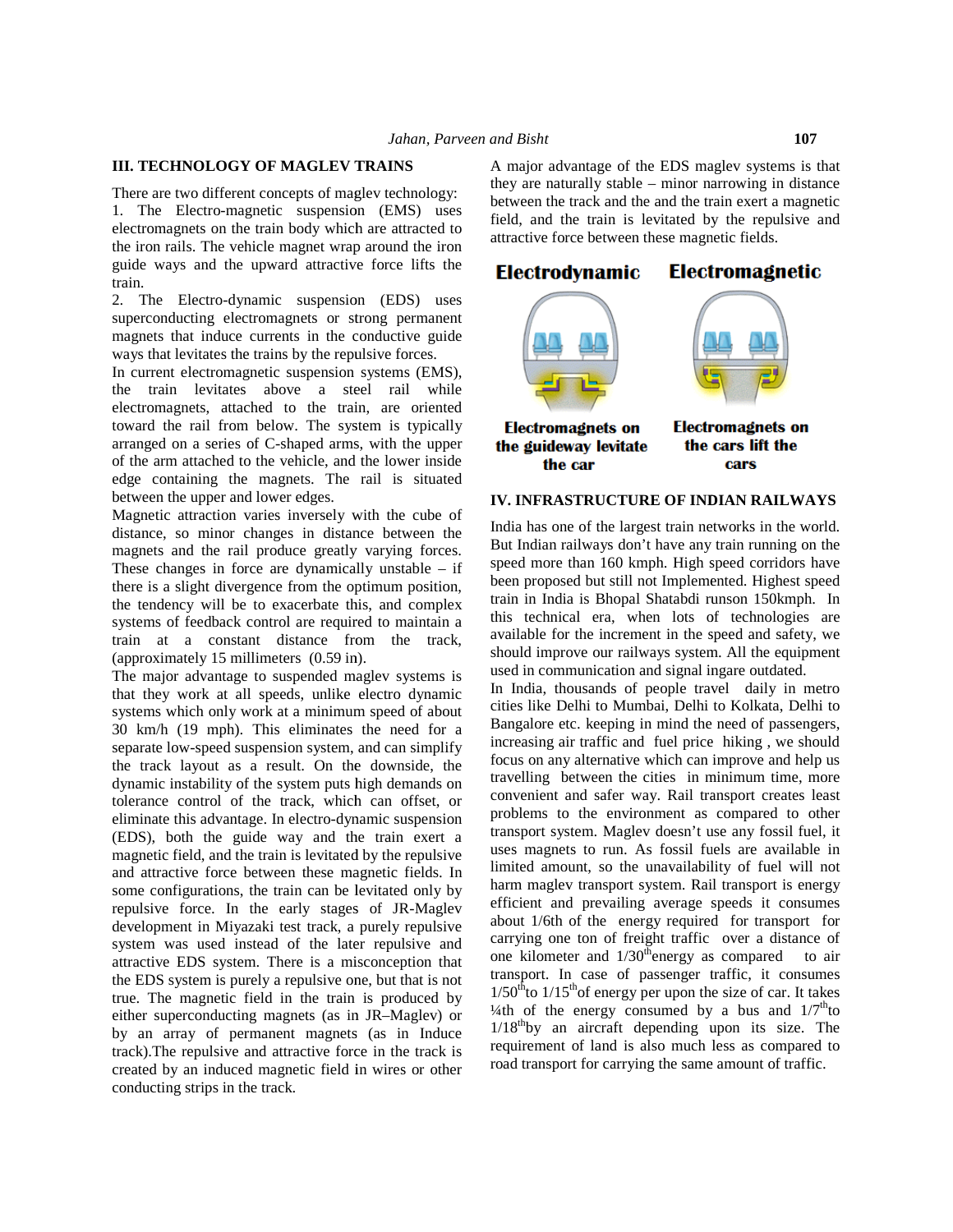### **V. REASONS TO ADOPT MAGLEV TRANSPORT SYSTEM**

Considering the existing Indian Railways Infrastructure, maglev transport is suitable under following conditions:

- 1. Traffic density should be high. It is suitable for mass movement of passengers and bulk movements of goods.
- 2. The freight traffic should be preferably be in train loads from the point of origin to the destination for detachment and attachment of wagons reroute should be avoided or kept down to the minimum.
- 3. Rail transport is also suitable for mass transport of passengers' even for short distance as in case of suburban services.
- 4. Railways are suitable for long distance passenger traffic as they provide sleeping accommodation.

### **VI. QUALITY OF SERVICE**

Railways have to do a lot of work to improve its quality of service to the rail users and to develop capacity in such a manner that it is always ahead of demand. Few areas of country are not adequately covered by railway lines and there is need for constructing new railway lines in these areas. It has an inadequate capacity even for handling the present level of passengers and freight traffic. In case of freight traffic, even long distance bulk traffic is moving by roads due to inability of railways to lift all the traffic which is offered. There is also uncertainty about the time which may be taken to reach the goods to the destination. We should discontinue the system of moving goods train on open timing and they should follow a time table as in case with passengers' trains. This would be possible if we have dedicated freight corridors.

Raising the speed of the passenger and freight trains also require serious consideration. People want to cut short their journey time and to reach the destination as early as possible. However, there is a cost associated with the higher speed and one should take into account the technical feasibility and economics of raising the speed of train while taking a decision.

## **VII. TECHNICAL FEASIBILITY OF MAGLEV TRAINS**

Technical feasibility has been established to raise the speed of the existing tracks and using vehicles already in use. Even at these speeds  $(155-160 \text{ kmph})$  there are  $\frac{\text{maglev}}{\text{maglev}}$ 's, as the many restrictions to sharp curves. For Higher speeds on the existing track there will be many more speed restrictions and if higher speeds are to be introduced in Indian railways then it would be necessary to lay new

tracks having mild curves and no speed restrictions over bridges and station yards.

Another problem which has to be faced is the maintenance of tracks which is to be maintained according to the speed restrictions for the high speed trains.

Maglev train requires steel rails, installation cost of these rails is very high but the maintenance cost is very low. Once the rails are installed we do not need to pay any cost for its inspection or maintenance.

For deciding the maximum speed of the passenger, it is necessary to consider the economics of high speed operation. The hauling power required to haul a train at higher speed increases in proportion of the cube of speed, other parameter remaining constant. The energy consumption at higher speed per ton-kilometer of traffic moved in proportion of square of the speed. Thus the energy consumption for raising the speed to 145kmph is more than the double of that for the speed of 100kmph. So energy required to raise the speed of trains by 350kmph, energy required will be 12- 15 times that of 100kmph which will be higher than the energy required by the large airplanes. The higher energy results in higher cost and higher cost. The fare of these trains will be more than the air fare and these trains will be beyond the reach of common man. Not only the operating cost is high but also the cost of production of high speed lines, which has to be mild curves and cannot avoid costly land near cities and will have long tunnels and tall bridges in hilly terrain, is very high.

## **VIII. COMPARISON OF MAGLEV TRAINS WITH AIRCRAFTS**

Lift to drag ratio of maglev is more than that of aircrafts. This ratio can exceed up to 200:1. This makes maglev more efficient than the aircrafts. At the very high cruising speed aerodynamic drag is quite larger than that of lift induced drag. At cruising speed at high latitudes drag of aircrafts is reduced due to low air densities, but maglev runs efficiently at high speeds at sea level.

Due to weather change problems, hundreds of flights are postponed every year which creates lots of problems for the passengers in reaching their destinations timely. Maglev is the best way to eliminate this problem. It doesn't get affected by weather conditions. It can run at the same speed in all seasons. Maglev fares are not affected by the variations in oil markets. Travelling by maglev also reduces the chances of crash into others chances of leaving the track of maglev are negligible. Aircraft fuel is also dangerous during the time of takeoff or landing accidents.